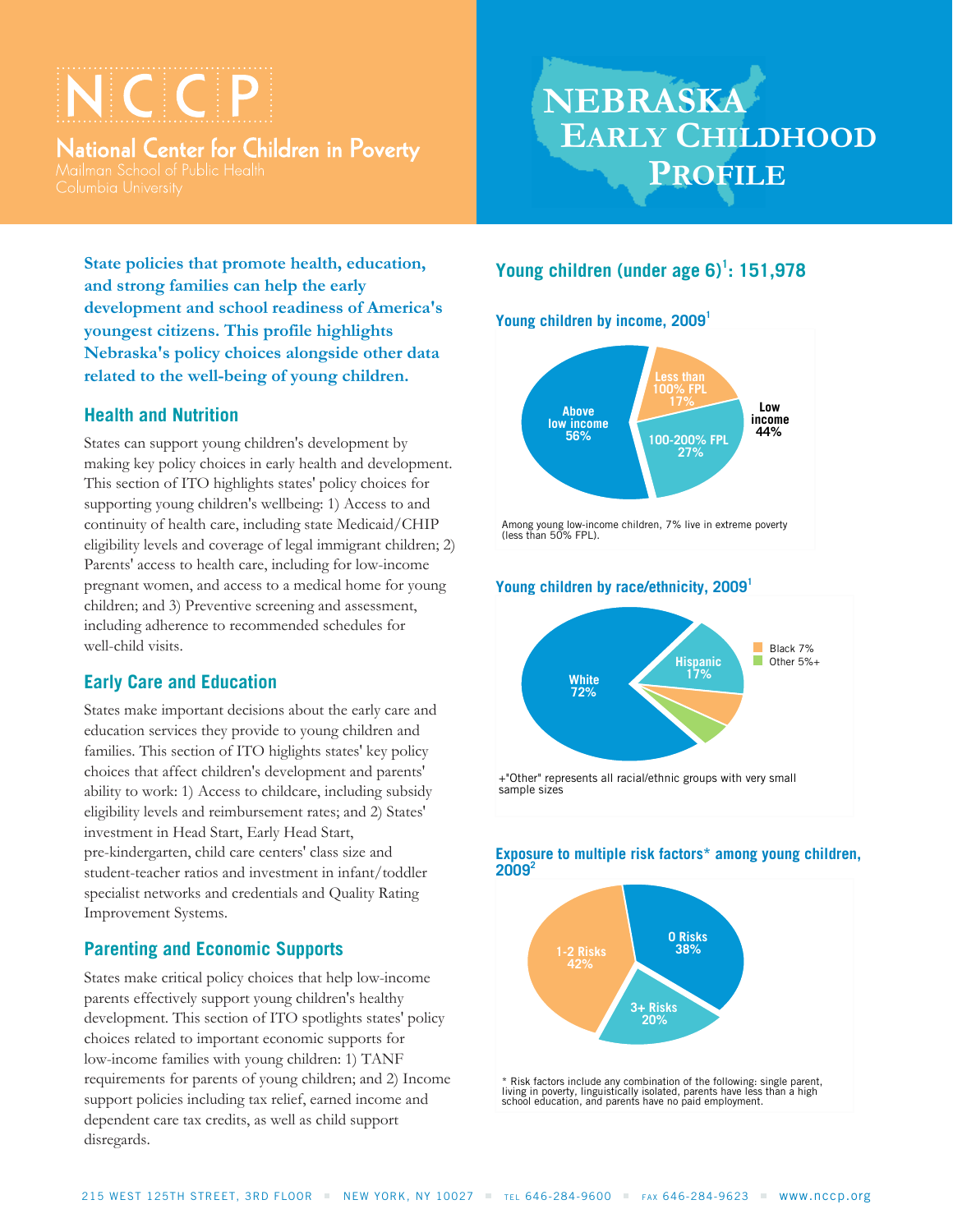## **HEALTH AND NUTRITION**

## **State Choices to Promote Access**

 $\Box$ 

Income eligibility limit for public health insurance (Medicaid/CHIP) at or above 200% of the federal poverty level (FPL). [2010]<sup>3</sup>

- $\triangleright$  Children <1 year *State eligibility set at 200% FPL (Medicaid-expansion CHIP Program)*
- $\n *C*$ hildren ages 1-5 years *State eligibility set at 200% FPL (Medicaid-expansion CHIP Program)*
	- Pregnant women *State eligibility set at 185% FPL (Medicaid)*
- Immigrant children <1 year  $\perp$ *185% FPL - covers all or most legal immigrants*
- Immigrant children 1-5 years  $\Box$ *185% FPL - covers all or most legal immigrants*
- $\Box$  Immigrant pregnant women *185% FPL - covers all legal and most undocumented immigrants*
- Provide lawfully residing immigrant children with Medicaid/CHIP coverage without 5-year waiting period  $[2010]^4$
- Provide lawfully residing pregnant immigrant women with Medicaid/CHIP coverage without 5-year waiting period  $[2010]^4$
- Provide temporary coverage to pregnant  $\Box$ women under Medicaid until eligibility can be formally determined. [2010]
- Provide temporary coverage to children  $\mathbb{R}^n$ under Medicaid or CHIP until eligibility can be formally determined.  $[2010]$ <sup>3</sup>
- Include at-risk children in the definition of  $\perp$ eligibility for IDEA Part C.  $[2009]$ <sup>5</sup>
- Do not require redetermination of eligibility for Medicaid/CHIP more than once a year  $[2010]$ <sup>3</sup>

#### **Young children who lack health insurance, 2009<sup>1</sup>**



#### **Percent of eligible children who received at least one EPSDT\* screening, by age, 2008<sup>6</sup>**



\* Early and Periodic Screening, Diagnosis, and Treatment (EPSDT)

#### **Percent of low-income children with a medical home, by insurance type, 2007<sup>7</sup>**

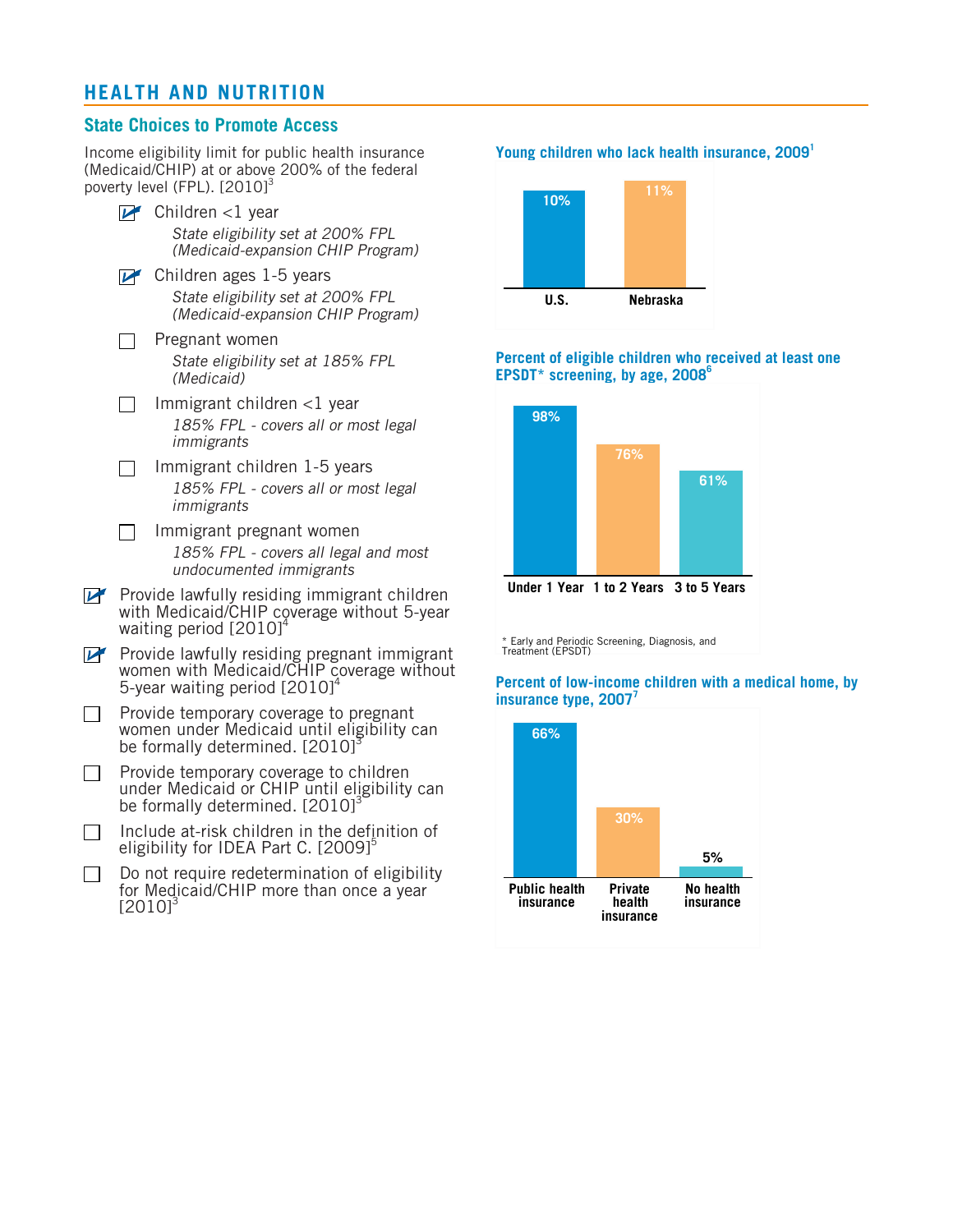## **HEALTH AND NUTRITION**

## **State Choices to Promote Quality**

EPSDT screening periodicity schedule meets recommendations of American Academy of Pediatrics [FY 2009]<sup>8</sup>

7 Screenings for children <1 year  $\Box$ *State requires 6 screens. 100% of eligible screens were completed in 2009.*  $\triangleright$  4 Screenings for children 1-2 years *State requires 5 screens. 89% of eligible screens were completed in 2009.*  $\triangleright$  3 Screenings for children 3-5 years

*State requires 3 screens. 76% of eligible screens were completed in 2009.*

- Require newborn screening for hearing deficiencies.  $[2011]$ <sup>9</sup>  $\mathbf{I}$ *Universally offered but not required*
- Require newborn screening for 28 metabolic deficiencies/disorders recommended by the March of Dimes.  $[2011]^{10}$

## **EARLY CARE AND EDUCATION**

#### **State choices to promote access**

- Set the income eligibility limit for child care subsidies at or above 200% FPL.  $[2010]$ <sup>11</sup> *A family of three is eligible up to \$21,972, or 120% FPL. This is an increase from 115% FPL in 2009.*
- $\Box$  Child care subsidy reimbursement rate meets the recommended 75th percentile of the market rate for two consecutive years  $[2010]^{12}$
- $\mathbb{F}$  Redetermine the eligibility for child care subsidies no more than once per year  $[2010]^{12}$
- Supplement Early Head Start with state or other federal funds.  $[2008]^{13}$
- Fund a pre-kindergarten program and/or supplement Head Start.  $[2009]^{14}$ *\$7,684,420 for pre-kindergarten*

### **State choices to promote quality**

- Require one adult for every 8 4-year-olds, and a maximum class size of 16 in child care centers.  $[2008]$ <sup>1</sup> *Child care regulations require one adult for every 12 children, and the maximum class size is not regulated.*  $\Box$  Require one adult for every four 18-month-olds, and a maximum class size of eight in child care centers.  $[2008]^{16}$ *Child care regulations require one adult for every 6 children, and the maximum class size is not regulated.*  $\Box$  Allocate state or federal funds for a network of infant/toddler specialists that provide assistance to child care providers.  $[2010]$ <sup>1</sup>
- Have early learning standards or developmental guidelines for infants and toddlers. [2009]<sup>18</sup>
	- Have an infant/toddler credential.  $[2010]^{19}$
- $\mathbb{F}$  Require through regulation that infants and toddlers in child care centers be assigned a consistent primary caregiver.  $[2008]^{16}$
- Have implemented a statewide Quality Rating Improvement System (QRIS) [2010]<sup>20</sup>  $\Box$ *QRIS is being piloted*



State does not have a co-payment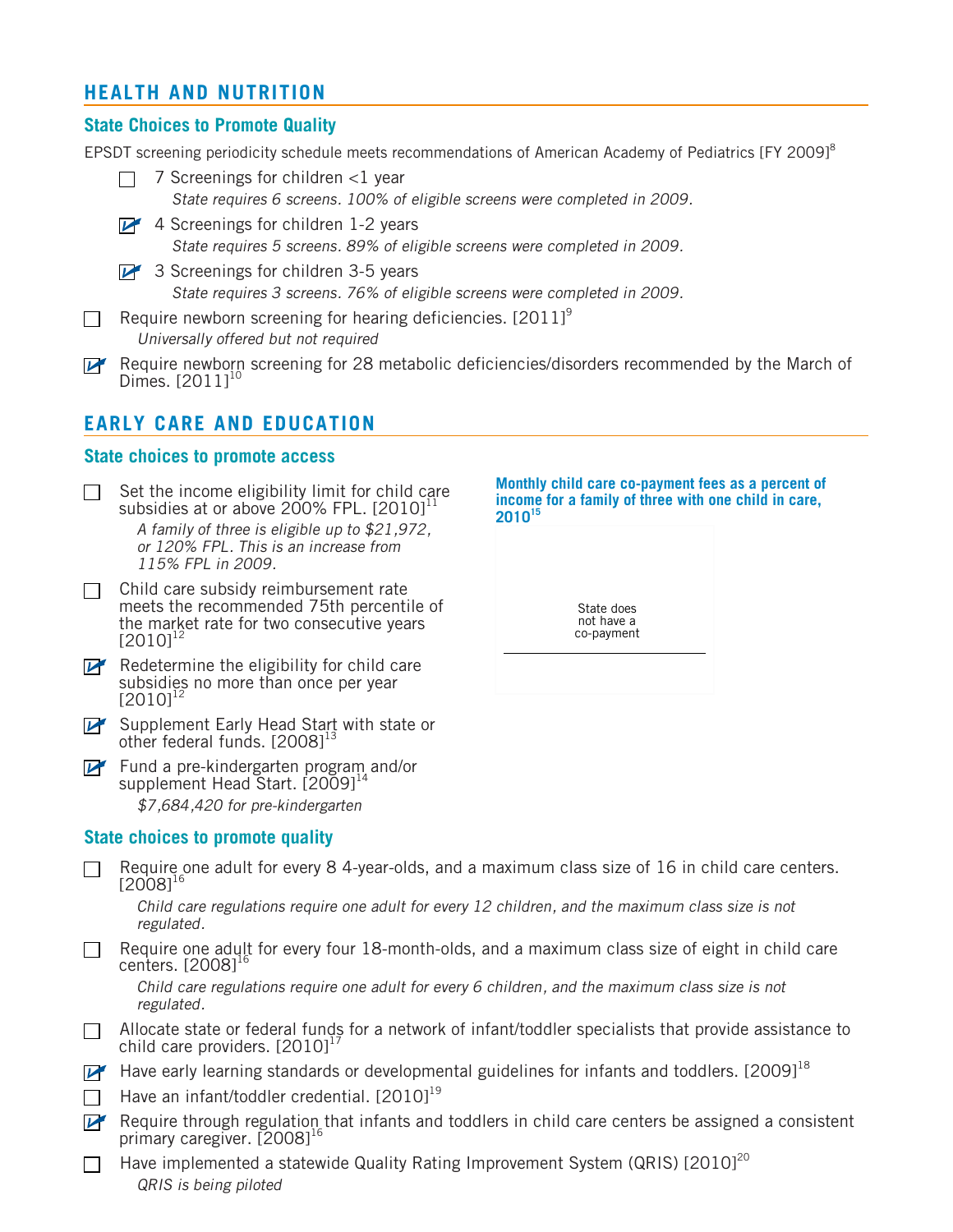## **PARENTING AND ECONOMIC SUPPORTS**

#### **State choices to promote effective parenting**

- Provide option to extend Medicaid coverage П for family planning to otherwise ineligible low-income women  $[2011]^{21}$
- Exempt single parents on TANF from work requirements until the youngest child reaches age  $1.$   $[2009]^{22}$
- Reduce the TANF work requirement to 20 hours or less for single parents with children under age 6  $[2009]$ <sup>2</sup>

*Required to work 20 hours*

Operate a statewide home visiting program.  $\Box$  $[2007]^{24}$ 

#### **State choices to support family economic security**

- Establish a state minimum wage that  $\Box$ exceeds the federal minimum wage  $($7.25/hr). [2011]^2$ *\$7.25*
- $\overrightarrow{P}$  Exempt single-parent families of three below the poverty level from personal income tax.  $[2009]^{26}$

*Up to 160% FPL*

**DE** Offer a refundable state Earned Income Tax Credit.  $[2008]$ <sup>2</sup>

*10% of the federal Earned Income Tax Credit (EITC)*

- $\triangleright$  Offer a refundable state dependent care tax credit.  $[2007]^{28}$
- Keep copayments for child care subsidies below 10% of family income for most families.  $[2008]$ <sup>2</sup>
- Allow families on TANF to receive some or  $\Box$ all of their child support payment without reducing TANF cash assistance.  $[2009]^{30}$
- Offer exemptions and/or extensions of the  $\Box$ TANF benefit time limit for women who are pregnant or caring for a child under age 6.  $[2009]^{23}$

**Low-income young children with a parent employed full-time, 2009<sup>1</sup>**



#### **Education levels of mothers with young children, 2009<sup>1</sup>**



#### **Maximum annual TANF benefit for a family of 3, 2009<sup>23</sup>**



This profile is a product of NCCP's Improving the Odds for Young Children initiative. It is funded through NCCP's **participation in The Birth to Five Policy Alliance, sponsored by the Buffett Early Childhood Fund. The information represents the most recent 50-state data sources and will be updated with the release of new data. See <www.nccp.org/improvingtheodds> for other state profiles.**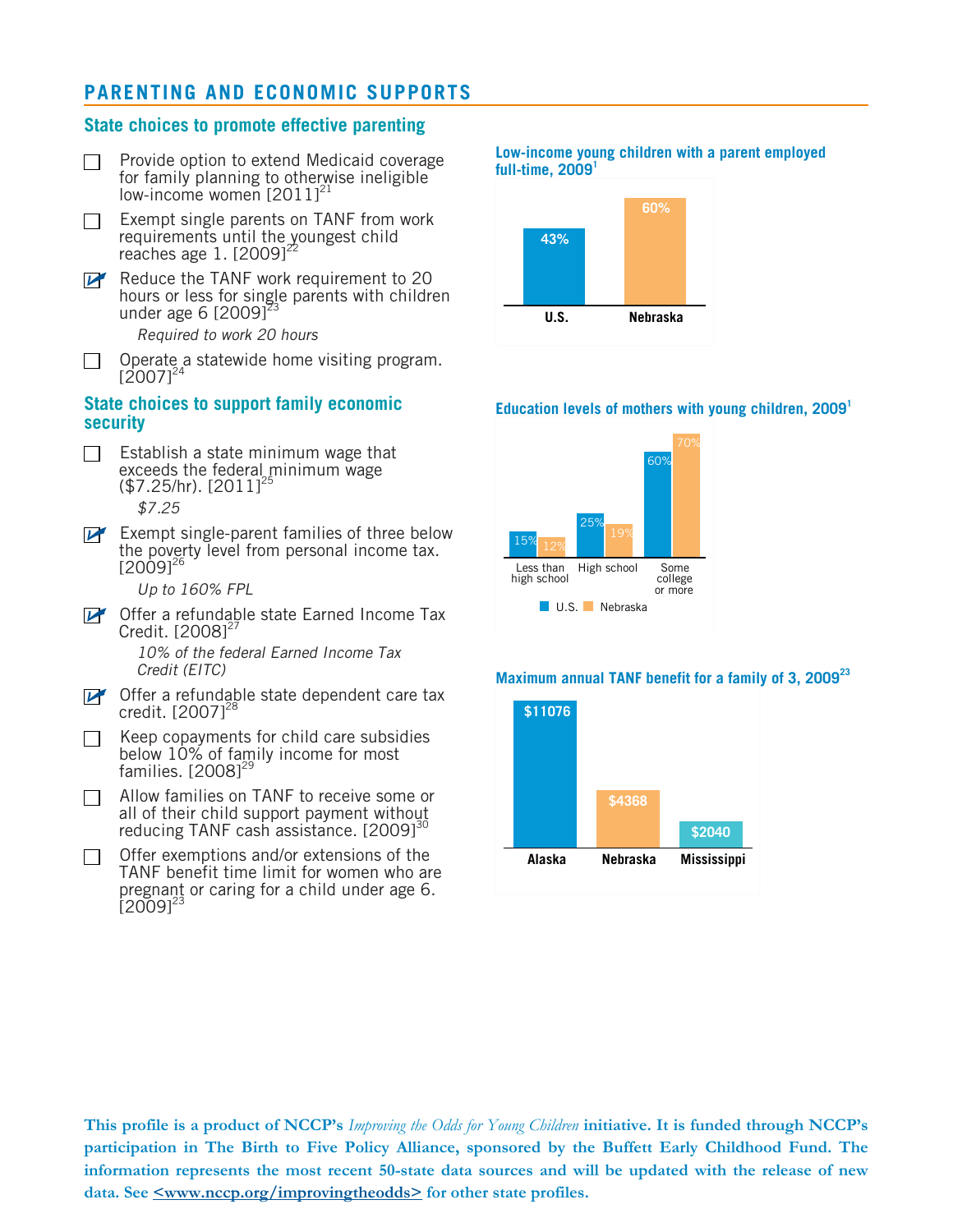## **DATA NOTES AND SOURCES**

- 1. State data were calculated from the Annual Social and Economic Supplement (the March supplement) of the Current Population Survey from 2007, 2008, and 2009, representing information from calendar years 2006, 2007, and 2008. NCCP averaged three years of data because of small sample sizes in less populated states. The national data were calculated from the 2009 data, representing information from the previous calendar year.
- 2. State ETV Programs. 2010. ETV Program website. Accessed February 11, 2011, from www.statevoucher.org/state\_not\_in\_service.shtml.
- 3. Heberlein, Martha; Brooks, Tricia; Guyer, Jocelyn; Artiga, Samantha; and Stephens, Jessica. 2011. *Holding Steady, Looking Ahead: Annual Findings of a 50-State Survey of Eligibility Rules, Enrollment and Renewal Procedures, and Cost Sharing Practices in Medicaid and CHIP, 2010-2011* Kaiser Commission on Medicaid and the Uninsured, The Henry J. Kaiser Family Foundation. [http://www.kff.org](http://www.kff.org/medicaid/upload/8130.pdf) (accessed February 16, 2011)
- 4. Some states might offer this coverage through Medicaid alone, or through Medicaid and CHIP Heberlein, Martha; Brooks, Tricia; Guyer, Jocelyn; Artiga, Samantha; and Stephens, Jessica. 2011. *Holding Steady, Looking Ahead: Annual Findings of a 50-State Survey of Eligibility Rules, Enrollment and Renewal Procedures, and Cost Sharing Practices in Medicaid and CHIP, 2010-2011* Kaiser Commission on Medicaid and the Uninsured, The Henry J. Kaiser Family Foundation. [http://www.kff.org](http://www.kff.org/medicaid/upload/8130.pdf) (accessed February 16, 2011)
- 5. The Early Intervention Program for Infants and Toddlers with Disabilities (Part C) section of The Individuals with Disability Education Act (IDEA) provides early intervention services to children and families age 0-2yrs. Nationally, an average of 2.53% of children ages 0-2 are served.

U.S. Department of Education, Office of Special Education Programs, Data Analysis System (DANS). 2008. *Infants and Toddlers Receiving Early Intervention Services in Accordance with Part C.*

- 6. U.S. Department of Health and Human Services, Centers for Medicare and Medicaid Services. 2009. *The Annual EPSDT Report (Form CMS-416).* www.cms.hhs.gov/MedicaidEarlyPeriodicScrn/03\_StateAgencyResponsibilities.asp (accessed November 18, 2009)
- 7. Child and Adolescent Health Measurement Initiative. *2007 National Survey of Children's Health*, Data Resource Center for Child and Adolescent Health. www.nschdata.org. (accessed February 28, 2010).
- 8. U.S. Department of Health and Human Services, Centers for Medicare and Medicaid Services. 2010. The Annual EPSDT Report (Form CMS-416). Accessed February 18, 2010, from [https://www.cms.gov](https://www.cms.gov/MedicaidEarlyPeriodicScrn/Downloads/2009National.pdf)
- 9. National Newborn Screening and Genetics Resource Center. 2011. *National Newborn Screening Status Report.* [http://genes-r-us.uthscsa.edu](http://genes-r-us.uthscsa.edu/nbsdisorders.htm) (accessed February 18, 2011). <http://www.marchofdimes.com> (accessed February 18, 2011).
- 10. The March of Dimes recently added a 29th newborn metabolic screen to their list of reccomended screens. This screen for severe immunodeficiency will be included in future ITO updates. National Newborn Screening and Genetics Resource Center. 2011. National Newborn Screening Status Report. <http://genes-r-us.uthscsa.edu> (accessed February 18, 2011). <http://www.marchofdimes.com> (accessed February 18, 2011).
- 11. Schulman, Karen; Blank, Helen. 2010. *State Child Care Assistance Policies 2010: Most States Hold the Line, But Some Lose Ground in Hard Times.* National Women's Law Center.[http://www.nwlc.org](http://www.nwlc.org/sites/default/files/pdfs/statechildcareassistancepoliciesreport2010.pdf) (accessed Oct. 18, 2010).
- 12. U.S. Department of Health and Human Services, Administration for Children and Families. 2010. *Report of State and Territory Plans, FY 2010 - 2011.* [http://nccic.acf.hhs.gov](http://nccic.acf.hhs.gov/pubs/stateplan2010-11/index.html/) (Accessed February 23, 2010)
- 13. Schumacher, Rachel; DiLauro, Elizabeth. 2008. *Building on the Promise: State Initiatives to Expand Access to Early Head Start for Young Children and their Families.* Washington, DC: Center for Law and Social Policy and Zero to Three Policy Center.
- 14. Barnett, W. Steven; Epstein, Dale J.; Friedman, Allison H.; Boyd, Judi Stevenson; Hustedt, Jason T. 2009. *The State of Preschool 2009.* New Brunswick, NJ: National Institute for Early Education Research. [http://nieer.org](http://nieer.org/yearbook/pdf/yearbook.pdf) (accessed August 13, 2010).
- 15. Schulman, Karen; Blank, Helen. 2010. *State Child Care Assistance Policies 2010: New Federal Funds Help States Weather The Storm.* National Women's Law Center. Accessed November 3, 2010, from
- www.nwlc.org/sites/default/files/pdfs/statechildcareassistancepoliciesreport2010.pdf 16. National Association for Regulatory Administration and the National Child Care Information and Technical Assistance Center. 2010.. *The 2008 Child Care Licensing Study: Final Report.* [http://www.naralicensing.org](http://www.naralicensing.org/associations/4734/files/1005_2008_Child%20Care%20Licensing%20Study_Full_Report.pdf) (accessed August 16, 2010).
- 17. National Infant and Toddler Child Care Initiative. 2010. *Infant/Toddler Specialist Network Fact Sheet* . [http://nitcci.nccic.acf.hhs.gov](http://nitcci.nccic.acf.hhs.gov/resources/it_specialist_factsheet.pdf) (accessed August 13, 2010).
- 18. Heying, Karen. Zero to Three. October 30, 2009. Personal Communication.
- 19. National Infant and Toddler Child Care Initiative. 2010. *Infant/Toddler Credential Fact Sheet*. Personal Communication.
- 20. NCCP contacted the New Hampshire Bright Stars programs and was informed that it is not a QRIS program. NCCP could not find confirmatory evidence beyond NCCIC that DC Gold Stars program is still active. DC Action for Children reported that the district does not have a QRIS program [\(http://www.dcactionforchildren.org\)](http://www.dcactionforchildren.org). U.S. Department of Health and Human Services, Administration for Children and Families, National Child Care Information and Technical Assistance Center. 2010 *States and Communities Operating, Piloting, or Exploring or Designing a Quality Rating and*
- *Improvement System* nccic.acf.hhs.gov/qrisresourceguide/?do=qrisstate (accessed August 16, 2010). 21. Guttmacher Institute. 2011. *State Policies in Brief: State Medicaid Family Planning Eligibility Expansions, as of Febraury 1,* 2011. New York, NY: Guttmacher Institute. [http://www.guttmacher.org](http://www.guttmacher.org/statecenter/spibs/spib_SMFPE.pdf)
- 22. The federal poverty level for a family of three was \$18,310/yr in 2009. Rowe, Gretchen; Murphy, Mary. 2010. *The Welfare Rules Databook: State Policies as of July 2009.* The Urban Institute. [http://www.acf.hhs.gov](http://www.acf.hhs.gov/programs/opre/welfare_employ/state_tanf/databook09/databook09.pdf) (accessed February 18, 2011).
- 23. Rowe, Gretchen; Murphy, Mary. 2010. *The Welfare Rules Databook: State Policies as of July 2009.* The Urban Institute. [http://www.acf.hhs.gov](http://www.acf.hhs.gov/programs/opre/welfare_employ/state_tanf/databook09/databook09.pdf) (accessed February 18, 2011).
- 24. Johnson, Kay. 2007. *State-based Home Visiting: Strengthening Programs through State Leadership.* New York, NY: National Center for Children in Poverty, Columbia University Mailman School of Public Health.
- 25. U.S. Department of Labor, Employment Standards Administration. 2011. Minimum Wage Laws in the States, January 2011. <http://www.dol.gov> (accessed February 22, 2011).
- 26. Oliff, Phil; Singham, Ashali. 2010. *The Impact of State Income Taxes on Low-Income Families in 2009.* Center on Budget and Policy Priorities. [http://www.cbpp.org](http://www.cbpp.org/files/4-29-10sfp2.pdf) (accessed August 13, 2010).
- 27. State EITC Programs, TaxCreditResources.org. Community Resources Information, Inc. website. Accessed March 25, 2009 from www.TaxCreditResources.org.